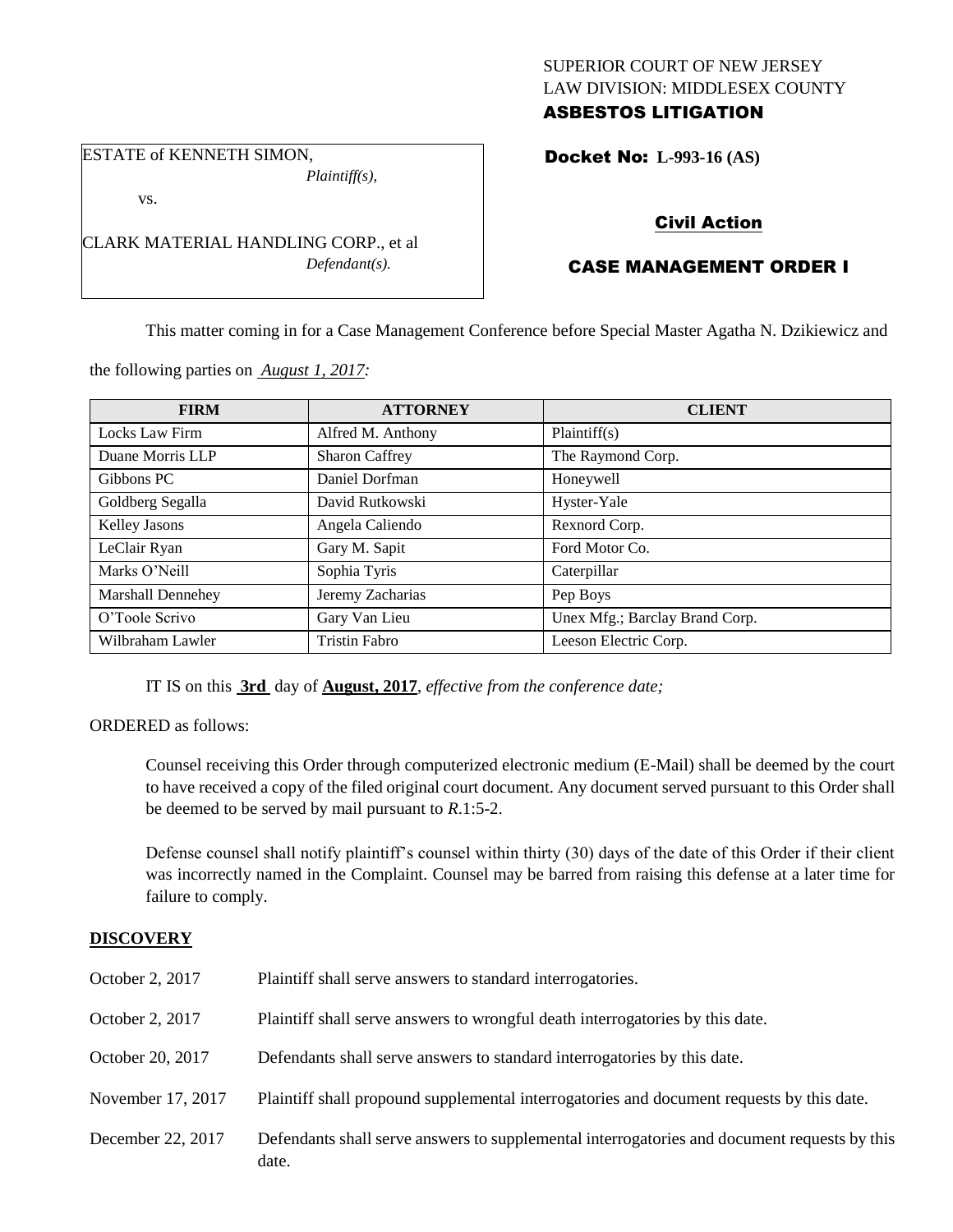| November 17, 2017 | Defendants shall propound supplemental interrogatories and document requests by this date.                                                                                                                  |
|-------------------|-------------------------------------------------------------------------------------------------------------------------------------------------------------------------------------------------------------|
| December 22, 2017 | Plaintiff shall serve answers to supplemental interrogatories and document requests by this<br>date.                                                                                                        |
| March 30, 2018    | Fact discovery, including depositions, shall be completed by this date. Plaintiff's counsel shall<br>contact the Special Master within one week of this deadline if all fact discovery is not<br>completed. |
| March 30, 2018    | Depositions of corporate representatives shall be completed by this date.                                                                                                                                   |

## **EARLY SETTLEMENT**

April 13, 2018 Settlement demands shall be served on all counsel and the Special Master by this date.

### **SUMMARY JUDGMENT MOTION PRACTICE**

| April 13, 2018 | Plaintiff's counsel shall advise, in writing, of intent not to oppose motions by this date. |
|----------------|---------------------------------------------------------------------------------------------|
| April 27, 2018 | Summary judgment motions shall be filed no later than this date.                            |
| May 25, 2018   | Last return date for summary judgment motions.                                              |

### **MEDICAL DEFENSE**

- October 2, 2017 Plaintiff shall serve executed medical authorizations (along with answers to interrogatories) by this date.
- October 2, 2017 Plaintiff shall serve a diagnostic medical report and any medical records in plaintiff's possession by this date.
- April 13, 2018 Plaintiff shall serve medical expert reports by this date.
- April 13, 2018 Upon request by defense counsel, plaintiff is to arrange for the transfer of pathology specimens and x-rays, if any, by this date.
- August 17, 2018 Defendants shall identify its medical experts and serve medical reports, if any, by this date. In addition, defendants shall notify plaintiff's counsel (as well as all counsel of record) of a joinder in an expert medical defense by this date.

#### **LIABILITY EXPERT REPORTS**

- June 29, 2018 Plaintiff shall identify its liability experts and serve liability expert reports or a certified expert statement by this date or waive any opportunity to rely on liability expert testimony.
- August 17, 2018 Defendants shall identify its liability experts and serve liability expert reports, if any, by this date or waive any opportunity to rely on liability expert testimony.

#### **ECONOMIST EXPERT REPORTS**

June 29, 2018 Plaintiff shall identify its expert economists and serve expert economist report(s), if any, by this date or waive any opportunity to rely on economic expert testimony.

 $\_$  ,  $\_$  ,  $\_$  ,  $\_$  ,  $\_$  ,  $\_$  ,  $\_$  ,  $\_$  ,  $\_$  ,  $\_$  ,  $\_$  ,  $\_$  ,  $\_$  ,  $\_$  ,  $\_$  ,  $\_$  ,  $\_$  ,  $\_$  ,  $\_$  ,  $\_$  ,  $\_$  ,  $\_$  ,  $\_$  ,  $\_$  ,  $\_$  ,  $\_$  ,  $\_$  ,  $\_$  ,  $\_$  ,  $\_$  ,  $\_$  ,  $\_$  ,  $\_$  ,  $\_$  ,  $\_$  ,  $\_$  ,  $\_$  ,